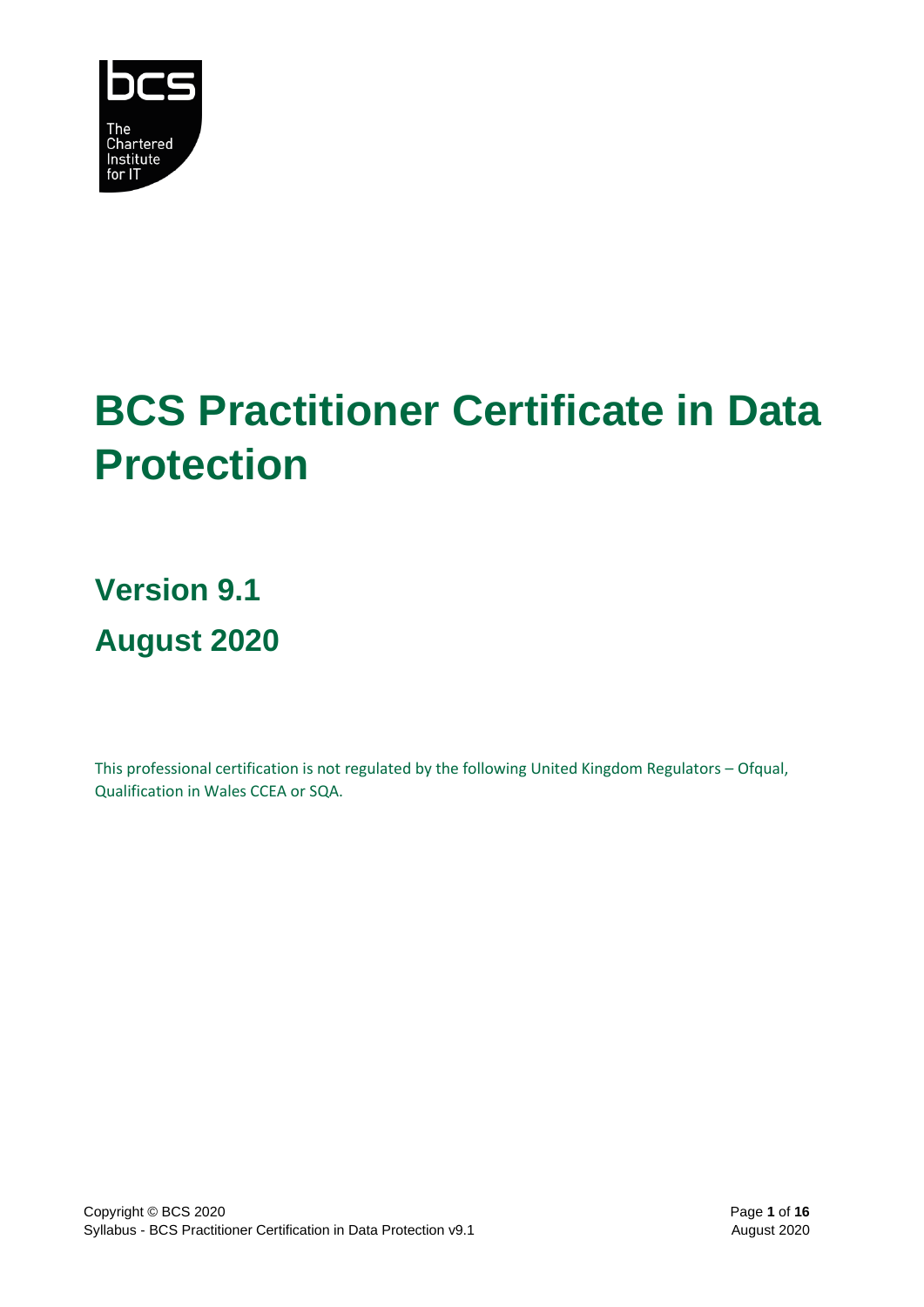# **Contents**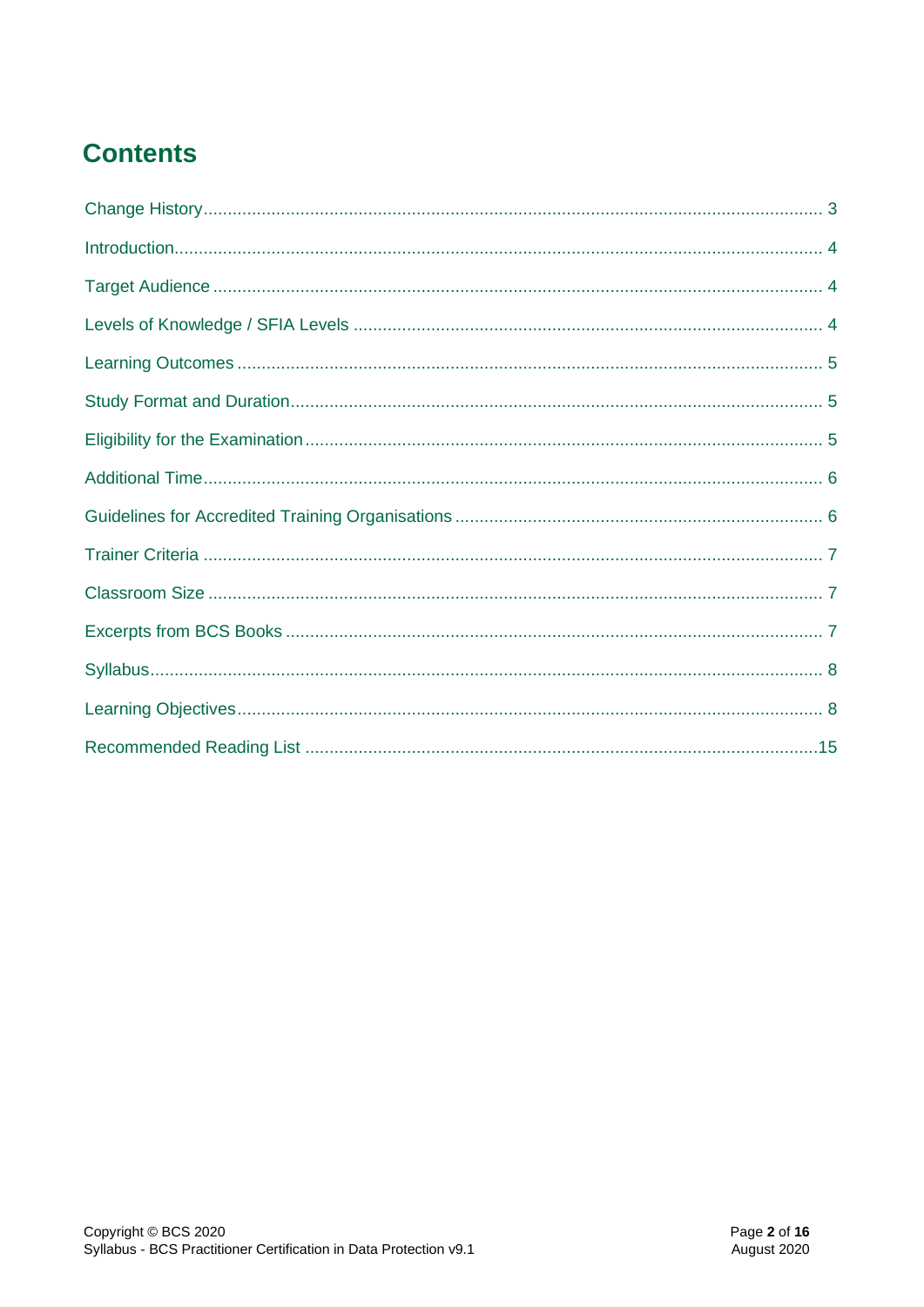# <span id="page-2-0"></span>**Change History**

Any changes made to the syllabus shall be clearly documented with a change history log. This shall include the latest version number, date of the amendment and changes made. The purpose is to identify quickly what changes have been made.

| <b>Version</b><br><b>Number</b> | <b>Changes Made</b>                                                                                                                      |  |
|---------------------------------|------------------------------------------------------------------------------------------------------------------------------------------|--|
| V9.1<br>August 2020             | Trainer criteria updated                                                                                                                 |  |
| $V$ 9.0<br><b>June 2020</b>     | Syllabus amended and updated to reflect current status of data protection<br>legislation                                                 |  |
| $V$ 8.4<br>December<br>2017     | Wording change in Section 6 to correctly reflect upcoming changes in legislation<br>(May 2018)                                           |  |
| $V$ 8.3<br>December<br>2017     | Corrected formatting                                                                                                                     |  |
| $V$ 8.2<br>December<br>2017     | Add marking scheme to Format of Examination Table                                                                                        |  |
| $V$ 8.1<br>November<br>2017     | Amends to wording in section 7                                                                                                           |  |
| $V$ 8.0<br>November<br>2017     | Syllabus amended in line with GDPR and Data Protection Bill                                                                              |  |
| V7.4<br>December<br>2016        | Strapline regarding regulated statement has been added                                                                                   |  |
| V7.3<br>March 2015              | Updated language requirements for extra time and use of dictionaries and the<br>broken hyperlinks. Standardised the trainer requirements |  |
| V7.2<br>October 2013            | Trainer requirements updated                                                                                                             |  |
| V7.1<br>September<br>2012       | Added Reasonable Adjustments section and updated trainer requirements details<br>and included a section to cover excerpts from BCS books |  |
| V7.0<br>May 2012                | ISEB replaced with BCS. No change to content of syllabus                                                                                 |  |
| V6.2<br><b>June 2011</b>        | Added in Recommended Reading and Resource List                                                                                           |  |
| V6.1<br>May 2011                | Additions: Warrants (entry/inspection) (2.1.2.1) ICO new enforcement powers<br>(2.1.2.1) including s55 (3A)                              |  |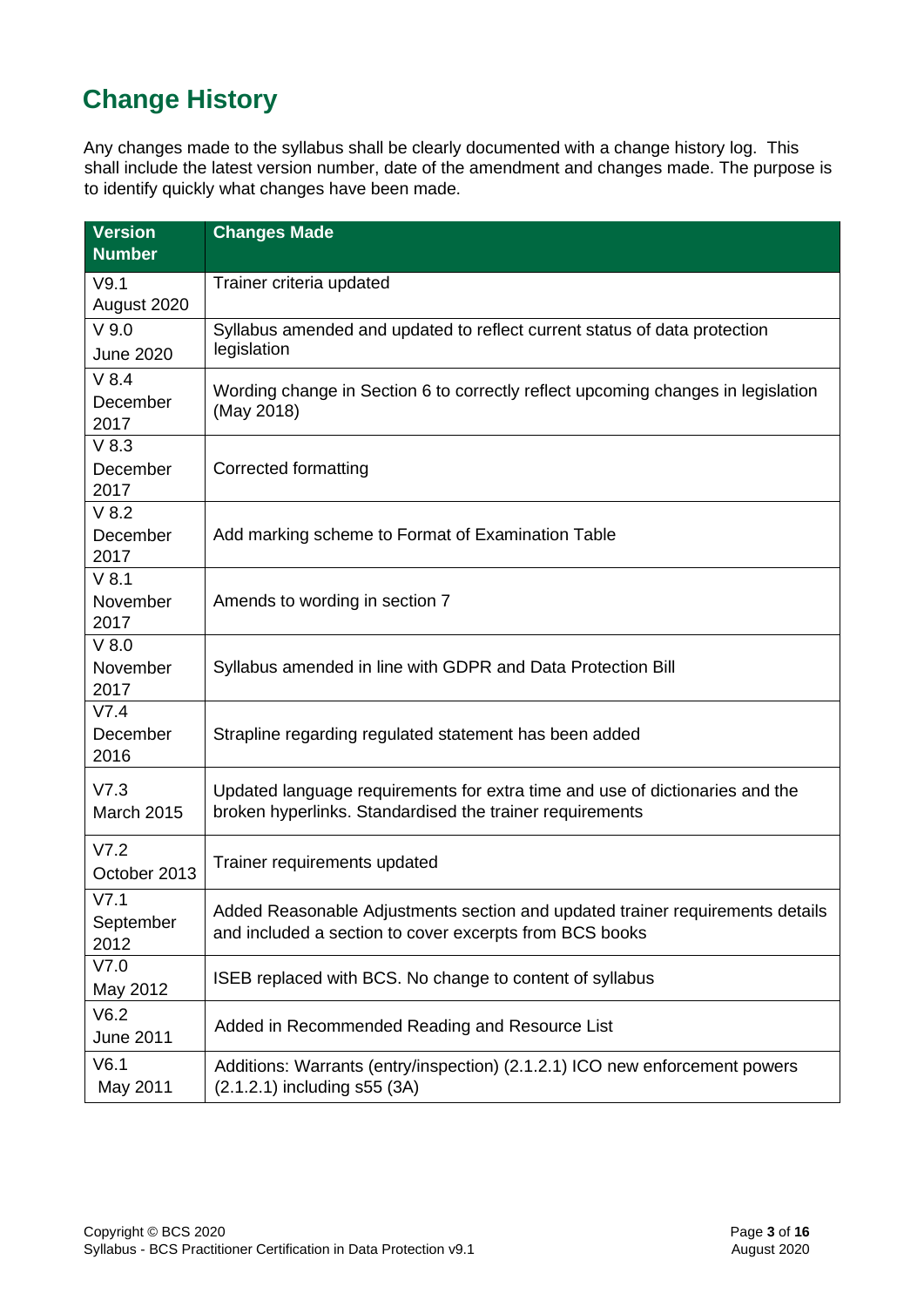# <span id="page-3-0"></span>**Introduction**

Knowledge of UK data protection law, and an understanding of how it is applied in practice, is important for any organisation holding personal data. The BCS Practitioner Certificate in Data Protection is designed for those with some data protection responsibilities in an organisation or who, for other reasons, wish to achieve and demonstrate a broad understanding of the law, including the EU General Data Protection Regulation (GDPR) and the UK Data Protection Act 2018 and their practical application.

**NB**: As the U.K. is currently in a period of transition until the end of 2020, this syllabus has been produced to reflect legislation in place as of April 2020 and shall be updated following further clarification on the approach to Data Protection and the GDPR once this period is complete. Updates made to legislation between May 2020 and October 2020 will be reflected in an update made in January 2021, with a subsequent update planned for July 2021. Any and all recommended literature and legislation is included to determine the scope of the syllabus and includes any relevant subsections within the Article or Section numbers listed.

### <span id="page-3-1"></span>**Target Audience**

This qualification is aimed at those candidates who have, or wish to have, some responsibility for data protection within an organisation and need to understand the changes that the GDPR and the UK Data Protection Act 2018 will bring to data protection legislation and what needs to be done to prepare their organisations for compliance. The certificate will also be useful for others who wish to obtain and demonstrate a broad understanding and application of the UK's data protection regime. It is ideal for those candidates who already hold the Foundation Certificate in Data Protection and who want to gain a more in-depth knowledge of interpreting and applying the principles of data protection legislation and the GDPR in particular.

# <span id="page-3-2"></span>**Levels of Knowledge / SFIA Levels**

This syllabus will provide candidates with the levels of difficulty / knowledge highlighted within the following table, enabling them to develop the skills to operate at the levels of responsibility indicated. The levels of knowledge and SFIA levels are further explained on the website [www.bcs.org/levels.](http://www.bcs.org/levels)

| Level          | <b>Levels of Knowledge</b> | <b>Levels of Skill and Responsibility (SFIA)</b> |
|----------------|----------------------------|--------------------------------------------------|
| K7             |                            | Set strategy, inspire and mobilise               |
| K <sub>6</sub> | Evaluate                   | Initiate and influence                           |
| K <sub>5</sub> | Synthesise                 | Ensure and advise                                |
| K4             | Analyse                    | Enable                                           |
| K3             | <b>Apply</b>               | <b>Apply</b>                                     |
| K <sub>2</sub> | <b>Understand</b>          | <b>Assist</b>                                    |
| K <sub>1</sub> | Remember                   | Follow                                           |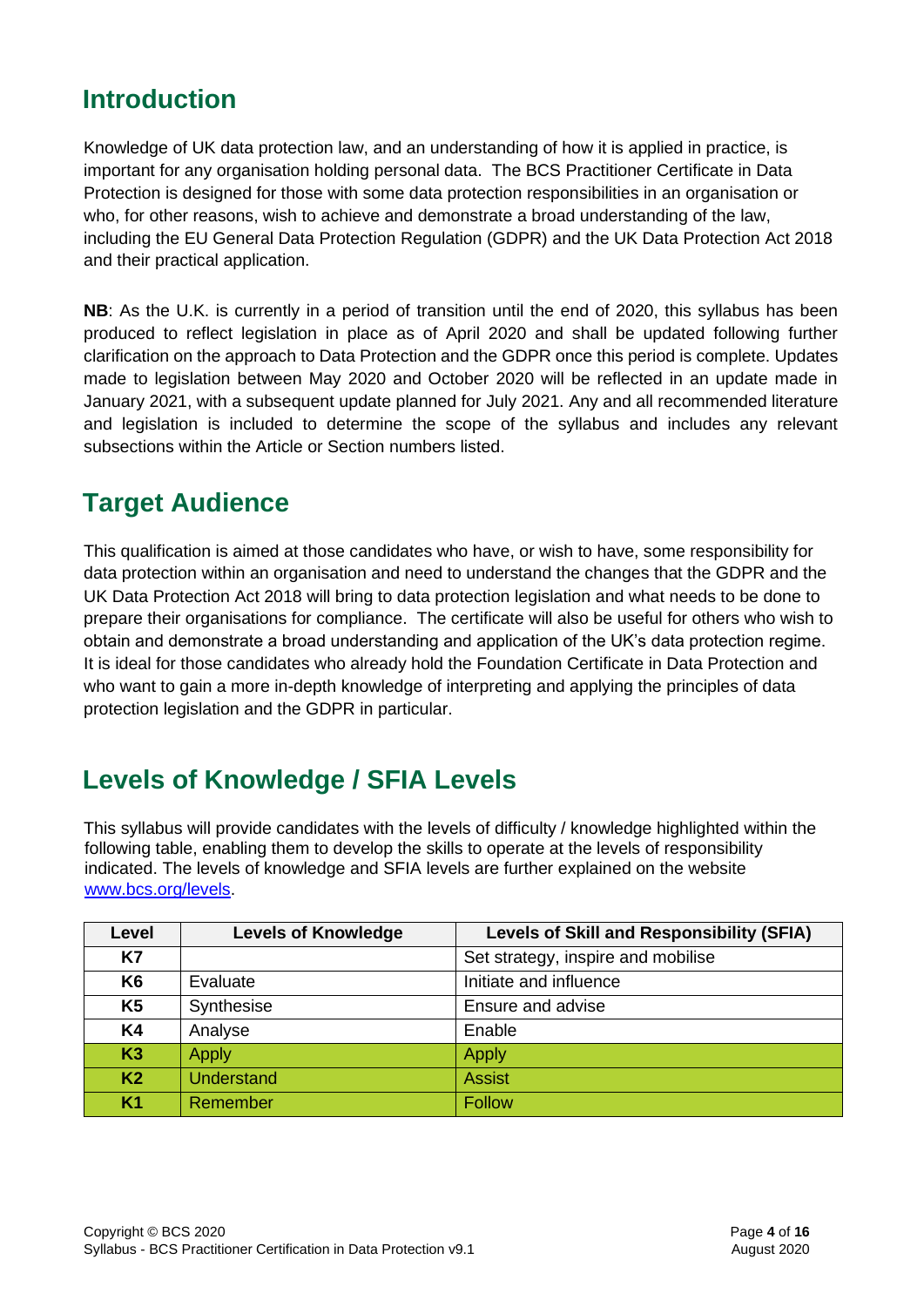# <span id="page-4-0"></span>**Learning Outcomes**

Candidate will be able to demonstrate knowledge and understanding of key provisions of Data Protection legislation in the following areas:

- 1. Context of data protection legislation.
- 2. Principles of data protection and applicable terminology
- 3. Lawful basis for processing of personal data
- 4. Governance and accountability of data protection within organisations
- 5. Interaction between Controller and Processor, and role of third parties
- 6. Transfers of personal data to third countries or international organisations
- 7. Data Subject rights
- 8. The role of Independent Supervisory Authorities (ISAs)
- 9. Breaches, enforcement and liability
- 10. Processing of personal data in relation to children
- 11. Specific provisions in data protection legislation of particular relevance to public authorities
- 12. Privacy and Electronic Communications (EC Directive) Regulations (PECR) 2003
- 13. Application of data protection legislation in key areas of industry

# <span id="page-4-1"></span>**Study Format and Duration**

Candidates can study for this certificate in two ways:

- Attending an accredited training course. This will require a minimum of 40 hours of study over a minimum of five days.
- Self-study. Self-study resources include online learning and recommended reading (see syllabus Reading List).

# <span id="page-4-2"></span>**Eligibility for the Examination**

There are no mandatory requirements for candidates taking the examination, although candidates will need a good standard of written English. This is a practitioner level qualification and draws upon various legislation and directives (including the GDPR) and candidates will be required to demonstrate the ability to apply the principles and requirements in a work context. Candidates are strongly recommended to have completed an accredited training course. It is also recommended that candidates prepare for the course and examination by committing to personal study before, during and following the course.

# **Examination Format and Duration**

| <b>Type</b> | 40 Multiple Choice questions                             |
|-------------|----------------------------------------------------------|
| Duration    | 90 minutes                                               |
| Supervised  | Yes                                                      |
| Open Book   | No (no materials can be taken into the examination room) |
| Passmark    | 26/40 (65%)                                              |
| Delivery    | Digital or paper based.                                  |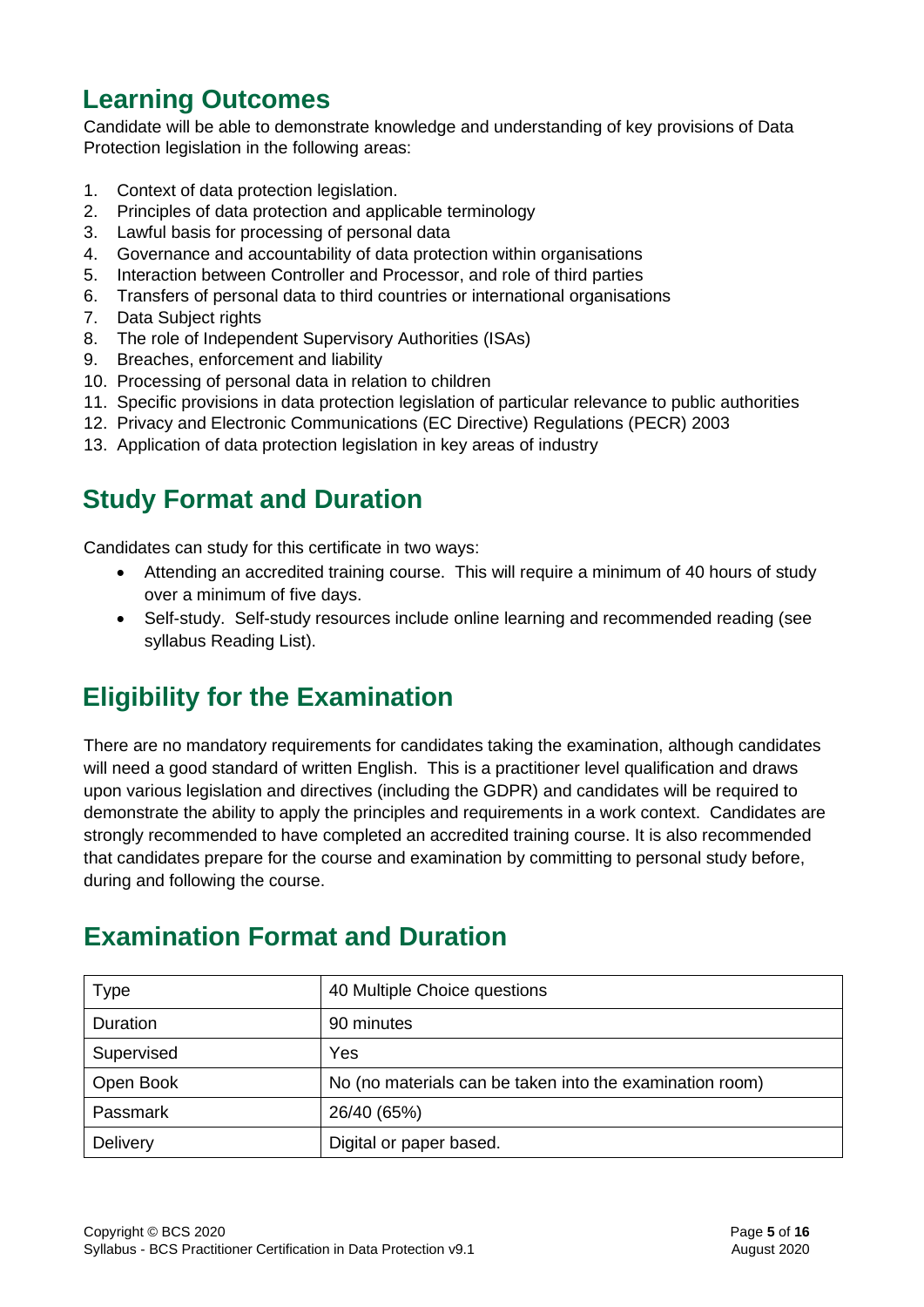# <span id="page-5-0"></span>**Additional Time**

### **For Candidates Requiring Reasonable Adjustments Due to a Disability.**

Please refer to the [reasonable adjustments policy](https://certifications.bcs.org/upload/pdf/reasonable-adjustments-policy_1.pdf) for detailed information on how and when to apply.

### **For Candidates Whose Language is Not the Language of the Examination**

If the examination is taken in a language that is not the candidate's native/official language, then they are entitled to:

- 25% extra time.
- Use their own paper language dictionary (whose purpose is translation between the examination language and another national language) during the examination. Electronic versions of dictionaries will not be allowed into the examination room.

# <span id="page-5-1"></span>**Guidelines for Accredited Training Organisations**

Each major subject heading in this syllabus is assigned a percentage weighting. The purpose of this is:

1) Guidance on the proportion of content allocated to each topic area of an accredited course.

2) Guidance on the proportion of questions in the exam.

Courses do not have to follow the same order as the syllabus and additional exercises may be included, if they add value to the training course.

# **Question Weighting**

| <b>Syllabus Area</b>                                                                  | <b>Syllabus</b><br>Weighting | <b>Target number of</b><br>questions per<br>exam |
|---------------------------------------------------------------------------------------|------------------------------|--------------------------------------------------|
| Context of data protection legislation.<br>1.                                         | 7.5%                         | 3                                                |
| 2. Principles of data protection and applicable<br>terminology                        | 5%                           | $\overline{2}$                                   |
| Lawful basis for processing of personal data<br>3.                                    | 5%                           | $\overline{2}$                                   |
| Governance and accountability of data protection<br>4.<br>within organisations        | <b>20%</b>                   | 8                                                |
| Interaction between controller and processor, and<br>5.<br>role of third parties      | 10%                          | 4                                                |
| Transfers of personal data to third countries or<br>6.<br>international organisations | 2.5%                         | 1                                                |
| Data subject rights<br>7.                                                             | 5%                           | 2                                                |
| The role of supervisory authorities (SAs)<br>8.                                       | 7.5%                         | 3                                                |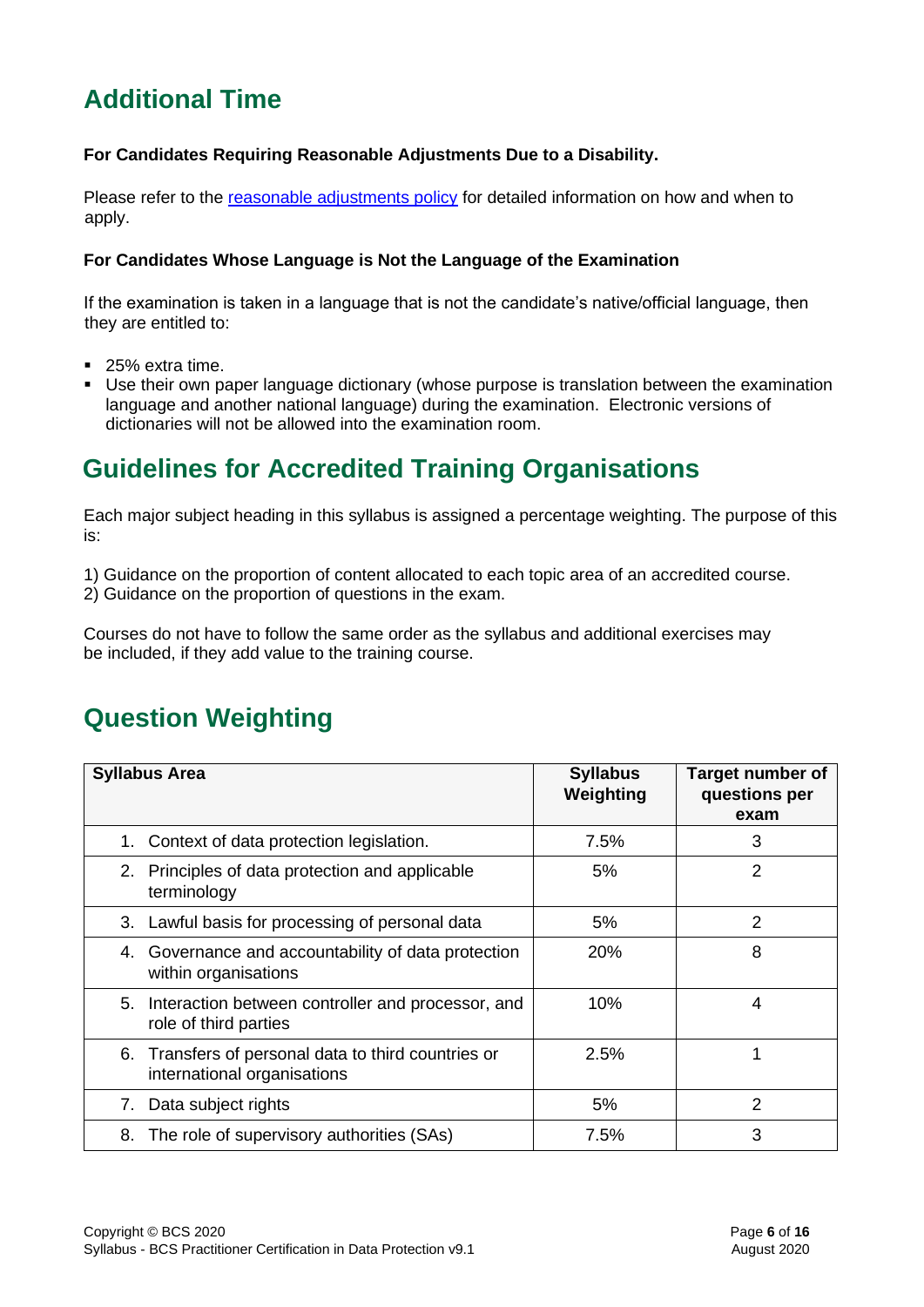| 9. Breaches, enforcement and liability                                                                  | 12.5%       | 5                   |
|---------------------------------------------------------------------------------------------------------|-------------|---------------------|
| 10. Processing of personal data in relation to children                                                 | 2.5%        |                     |
| 11. Specific provisions in data protection legislation of<br>particular relevance to public authorities | 7.5%        | 3                   |
| 12. Privacy and Electronic Communications (EC<br>Directive) Regulations (PECR) 2003                     | 5%          |                     |
| 13. Application of data protection legislation in key<br>areas of industry                              | 10%         |                     |
| Total                                                                                                   | <b>100%</b> | <b>40 Questions</b> |

# <span id="page-6-0"></span>**Trainer Criteria**

| Criteria | $\bullet$ | Hold the BCS Practitioner Certificate in Data Protection                                                                                                         |  |
|----------|-----------|------------------------------------------------------------------------------------------------------------------------------------------------------------------|--|
|          | $\bullet$ | Have a minimum of 2 years' training experience or hold a train the trainer                                                                                       |  |
|          |           | qualification                                                                                                                                                    |  |
|          |           | • Have a minimum of 3 years' experience in the area of data protection                                                                                           |  |
|          | $\bullet$ | Be familiar with the structure and text of the GDPR and have a comprehensive<br>understanding of its impact upon the practical implementation of data protection |  |
|          |           | compliance.                                                                                                                                                      |  |

# <span id="page-6-1"></span>**Classroom Size**

| Trainer to candidate ratio<br>____ |  |
|------------------------------------|--|

# <span id="page-6-2"></span>**Excerpts from BCS Books**

Accredited Training Organisations may include excerpts from BCS books in the course materials. If you wish to use excerpts from the books you will need a license from BCS to do this. If you are interested in taking out a licence to use BCS published material, you should contact the Head of Publishing at BCS outlining the material you wish to copy and the use to which it will be put.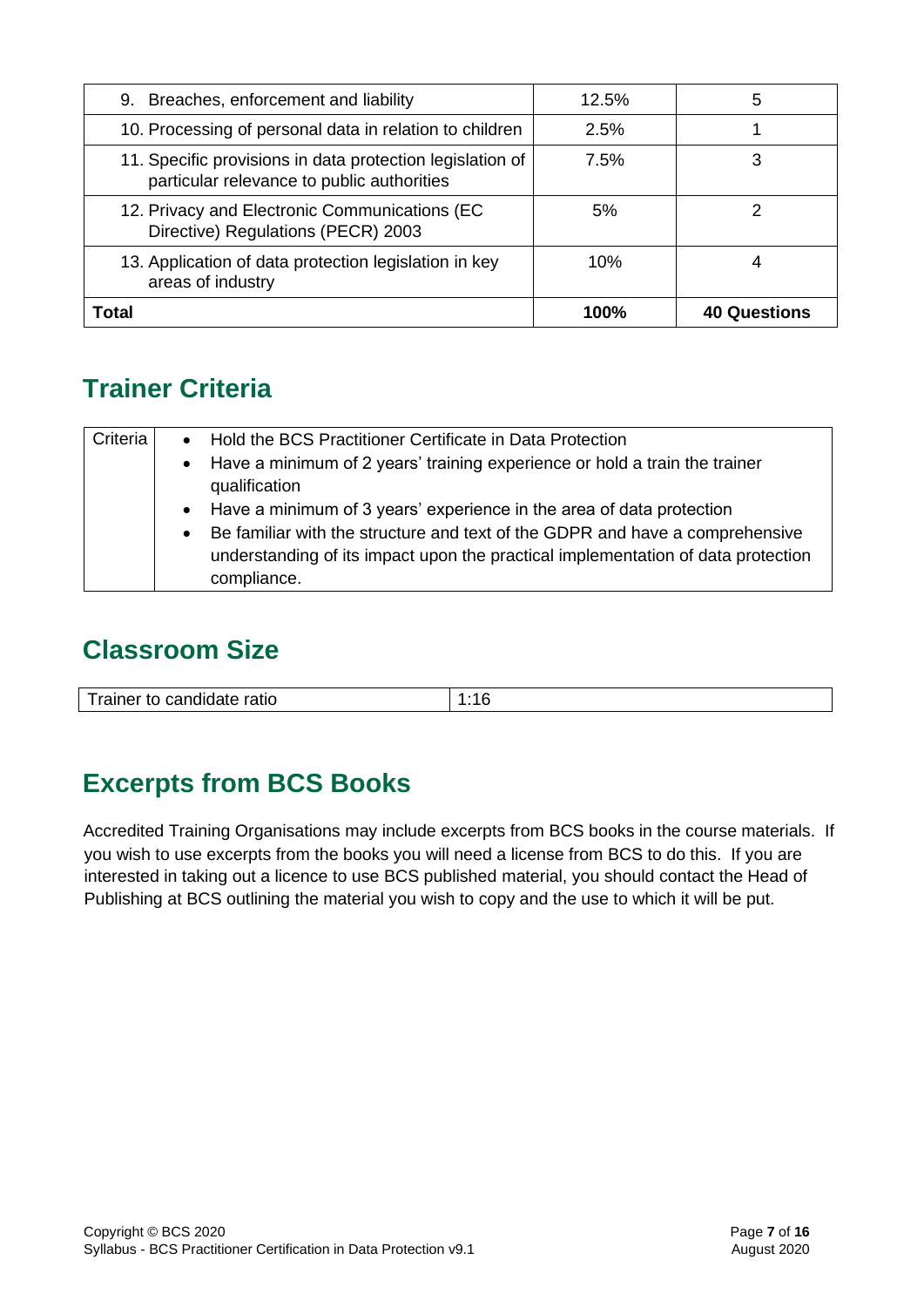# <span id="page-7-0"></span>**Syllabus**

As the U.K. is currently in a period of transition until the end of 2020, this syllabus has been produced to reflect legislation in place as of April 2020 and shall be updated following further clarification on the approach to data protection and the GDPR once this period is complete. Updates made to legislation between May 2020 and October 2020 will be reflected in an update made in January 2021, with a subsequent update planned for July 2021.

Any and all recommended literature and legislation is included to determine the scope of the syllabus and includes any relevant subsections within the Article or Section numbers listed. The Foundation Certificate shall only examine articles and sections listed within the syllabus; however further examples and areas of the legislation may be discussed within the course to provide further context. Please refer to the recommended reading list for further guidance on Key Case Law being referenced.

Where terminology is interchangeable within the legislation, candidates will be expected to understand the interchangeable terms for the purpose of their work within industry, however the terminology used within the syllabus will be duplicated within any exam questions produced by BCS.

# <span id="page-7-1"></span>**Learning Objectives**

**1. Context (7.5%)**

- 1.1. Explain the concepts of data protection and privacy
	- 1.1.1. Describe an individual's right to private and family life.
	- 1.1.2. Explain the relevance of confidentiality and respect for home and family life and correspondence.
- 1.2. Describe the history of data protection in the UK, to include:
	- 1.2.1. United Nations Universal Declaration on Human Rights
	- 1.2.2. European Convention on Human Rights and Fundamental Freedoms (ECHR), (Article 8 – Respect for privacy and family life, Article 10 – Freedom of Expression)
	- 1.2.3. Council of Europe Convention 108, 1981, its implementation by the Data Protection Act 1984, and updating of Convention 108
	- 1.2.4. OECD Guidelines on the Protection of Privacy and Transborder Flows of Personal Data 2013
	- 1.2.5. Data Protection Directive 95/46/EC
	- 1.2.6. Human Rights Act 1998
	- 1.2.7. Data Protection Act 1998
	- 1.2.8. Privacy and Electronic Communications Regulation 2002/58/EC (PECR) and anticipated revisions (Draft ePrivacy Regulation 2017/0003 (COD)
	- 1.2.9. General Data Protection Regulation 2016/679
	- 1.2.10. UK Data Protection Act 2018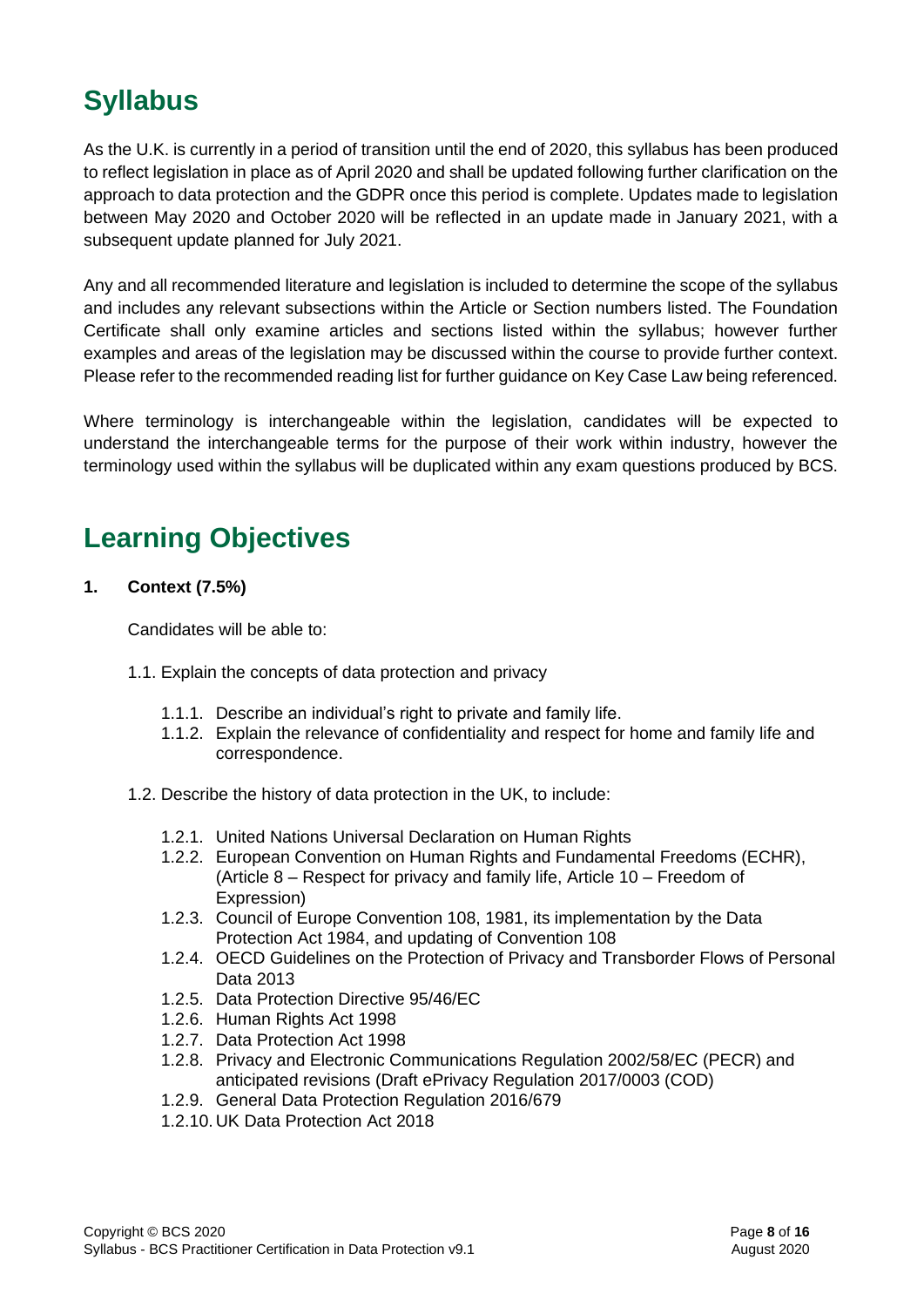**NB** Candidates are not expected to have a detailed knowledge of the content of the above, or the chronological order but should be able to explain the relationship between them and how data protection rights have evolved as a result**.**

- 1.3. Illustrate how the wider territorial scope and jurisdiction of the GDPR impacts the processing of personal data by global organisations, including those who may not have a business (legal entity) established within the EU.
	- 1.3.1. The concept of main establishment and the implications for global organisations,
	- including the enterprise and group of undertakings (concept of one stop shop) 1.3.2. Co-operation between supervisory data protection authorities
	- 1.3.3. When a representative of the data controller is needed

### **2. Principles of data protection and applicable terminology (5%)**

- 2.1. Interpret the major definitions in the GDPR and the Data Protection Act 2018. They should also be able to explain these definitions and identify what information and processing activities are subject to the GDPR. The major definitions to be included are as follows:
	- 2.1.1. Personal data and Special category personal data
		- 2.1.1.1. Pseudonymisation
		- 2.1.1.2. Criminal Offence Data (Article 10/Section 10 & 11 recitals in relation to)
		- 2.1.1.3. Biometric Data
	- 2.1.2. Processing
		- 2.1.2.1. Profiling
	- 2.1.3. Controller
	- 2.1.4. Processor
	- 2.1.5. Data Subject
	- 2.1.6. Filing system
	- 2.1.7. Recipients and third parties
	- 2.1.8. Purely personal or household purposes
	- 2.1.9. The special purposes
- 2.2. Demonstrate how the following GDPR principles regulate the processing of personal data and how they are applied:
	- 2.2.1. Lawfulness, Fairness and Transparency Article 5 (1)(a)
	- 2.2.2. Purpose Limitation Article 5 (1)(b)
	- 2.2.3. Data minimisation Article  $5(1)(c)$
	- 2.2.4. Accuracy Article  $5(1)(d)$
	- 2.2.5. Storage limitation Article 5 (1)(e)
	- 2.2.6. Integrity and confidentiality Article 5(1)(f)
	- 2.2.7. Responsibility for accountability with the above principles (referred to as Accountability Principle) - Article 5 (2)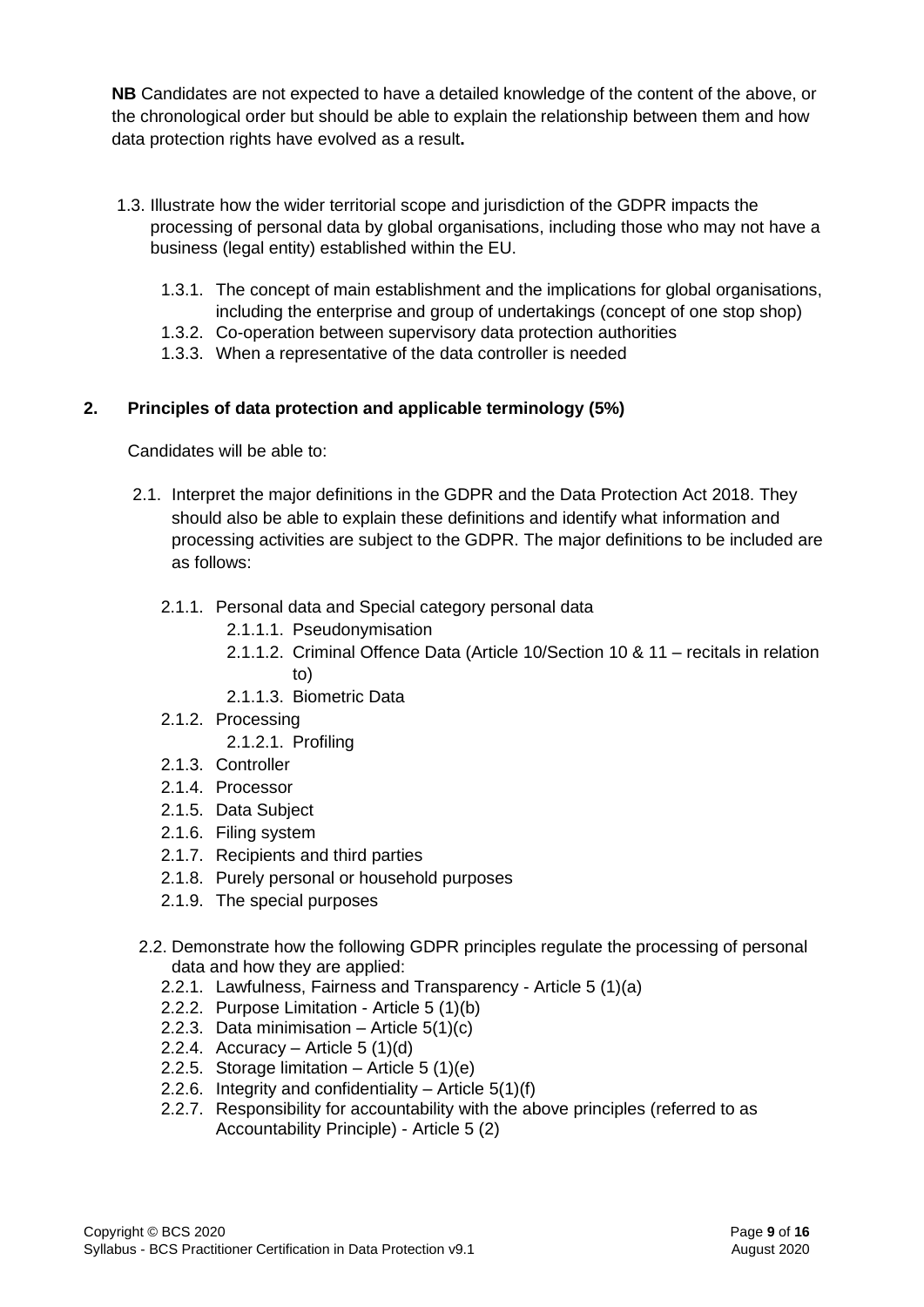### 3. **Lawful bases for processing of personal data (5%)**

Candidates will be able to:

- 3.1. Illustrate the lawful bases to process personal data listed under (Article 6) of the GDPR and as displayed below:
	- 3.1.1. Consent
	- 3.1.2. Contract
	- 3.1.3. Legal obligation
	- 3.1.4. Vital interests
	- 3.1.5. Public interest task
	- 3.1.6. Legitimate interests
- 3.2. Describe the conditions for processing special category data and the exemptions (Article 9)

### 4. **Governance and accountability of data protection within organisations (20%)**

Candidates will be able to:

- 4.1. Identify the accountability and data governance obligation (Article 5 (2))
- 4.2. Describe the purpose of a Data Protection Impact Assessment (DPIA)
- 4.3. Demonstrate the process of conducting a DPIA
- 4.4. Explain what a record of processing activity is, the information it should contain and why this is important (Article 30)
- 4.5. Outline the interplay with privacy notices (Article 13 & 14)
- 4.6. Demonstrate how to adopt a data protection by design and by default approach (Article 25)
- 4.7. Identify suitable information security measures (Article 32)
- 4.8. Explain the designation, position and tasks of the Data Protection Officer (DPO) (Article 37 to 39)

### 5. **Interaction between controller and processor, and role of third parties (10%)**

- 5.1. Explain controller and processor obligations and identify principles raised under key case law (Article 24 & 28)
- 5.2. Describe the concept of joint controllership (Article 26)
- 5.3. Describe the act of processing under the authority of a controller or processor (Article 29)
- 5.4. Explain what a Data Processing Agreement is and when it would be necessary in a controller-processor arrangement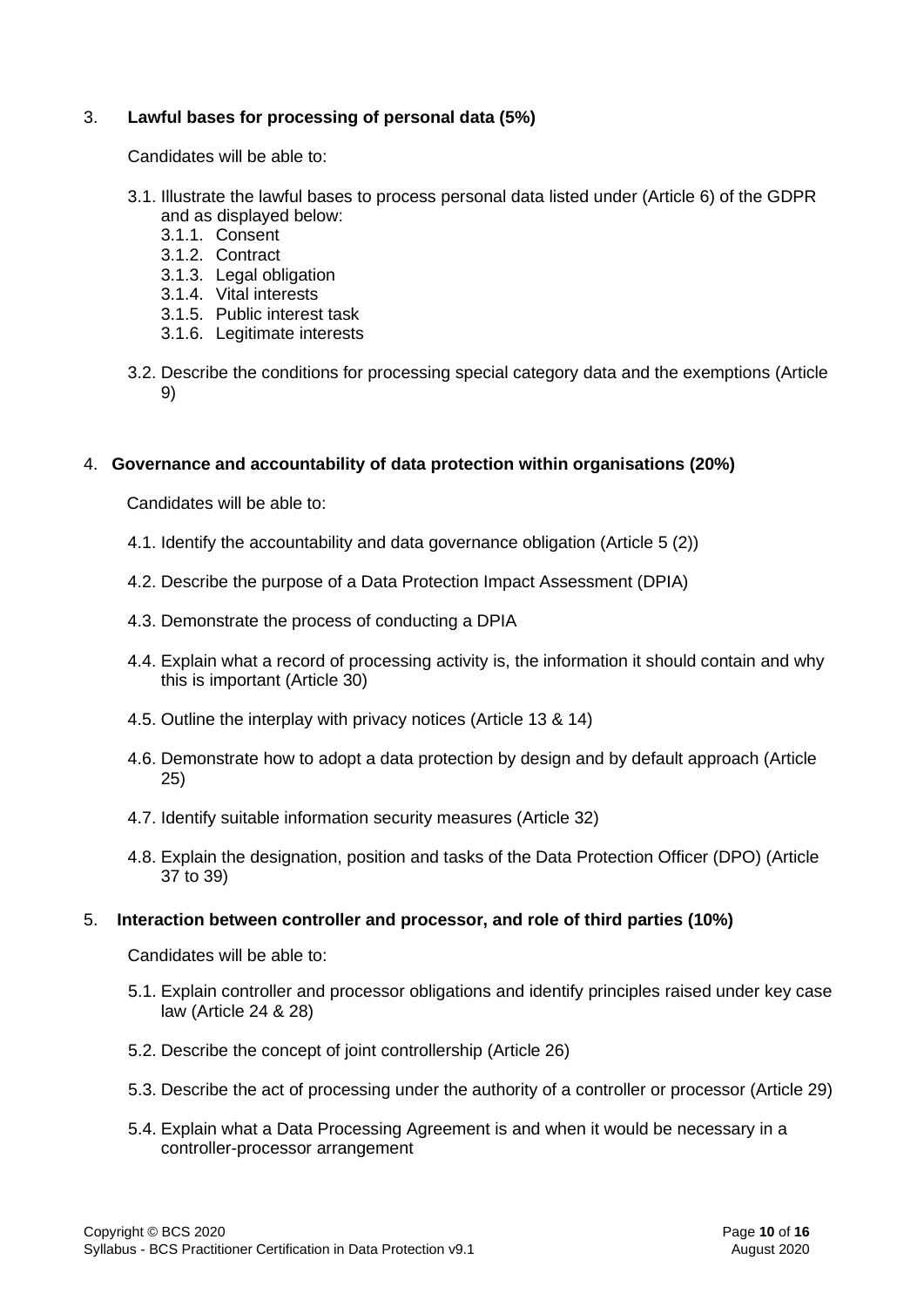5.5. Identify who would be considered as a recipient or a third party and how this works in practice

#### 6. **Transfers of personal data to third countries or international organisations (2.5%)**

Candidates will be able to:

- 6.1. Recognise the general principles for transferring personal data to third countries and illustrate what issues might arise from each of the following mechanisms:
	- 6.1.1. An adequacy decision by the EU
		- 6.1.1.1. List of countries deemed adequate by the European Commission
		- 6.1.1.2. Privacy Shield
	- 6.1.2. Appropriate safeguards
		- 6.1.2.1. Standard Contractual Clauses
		- 6.1.2.2. Binding Corporate Rules
		- 6.1.2.3. Derogations (Article 49) and other exemptions (DPA 18 Sections 72-78)

### **7. Data subject rights (5%)**

- 7.1. Demonstrate a detailed knowledge of the key rights granted to individuals (Articles 12 to 17 and 21 to 22). Specifically, the candidate will be required to explain data subject rights in relation to:
	- 7.1.1. Being informed (transparency), including of further processing compatibility (Article 13 and Article 14)
	- 7.1.2. Subject access (Article 15)
		- 7.1.2.1. Prohibition against enforced subject access requests (Section 184 of DPA 18)
		- 7.1.2.2. Void contractual terms relating to health records (Section 185 of DPA 18)
	- 7.1.3. Rectification (Article 16)
	- 7.1.4. Erasure (Right to be forgotten) (Article 17)
	- 7.1.5. Objection (Article 21)
	- 7.1.6. Automated individual decision making and profiling (Article 22)
- 7.2. Express awareness of the following rights in addition to the above. However, these will not be examined in the Practitioner Certificate.
	- 7.2.1. Restriction of processing (Article 18)
	- 7.2.2. Obligation to notify the rectification, erasure or restriction to recipients and the data subject (Article 19)
	- 7.2.3. Portability (Article 20)
- 7.3. Demonstrate knowledge of the restrictions and exemptions that may affect data subject rights
	- 7.3.1. Restrictions (Article 23)
	- 7.3.2. Exemptions (Schedule 2 Parts 1 to 4 of DPA 18)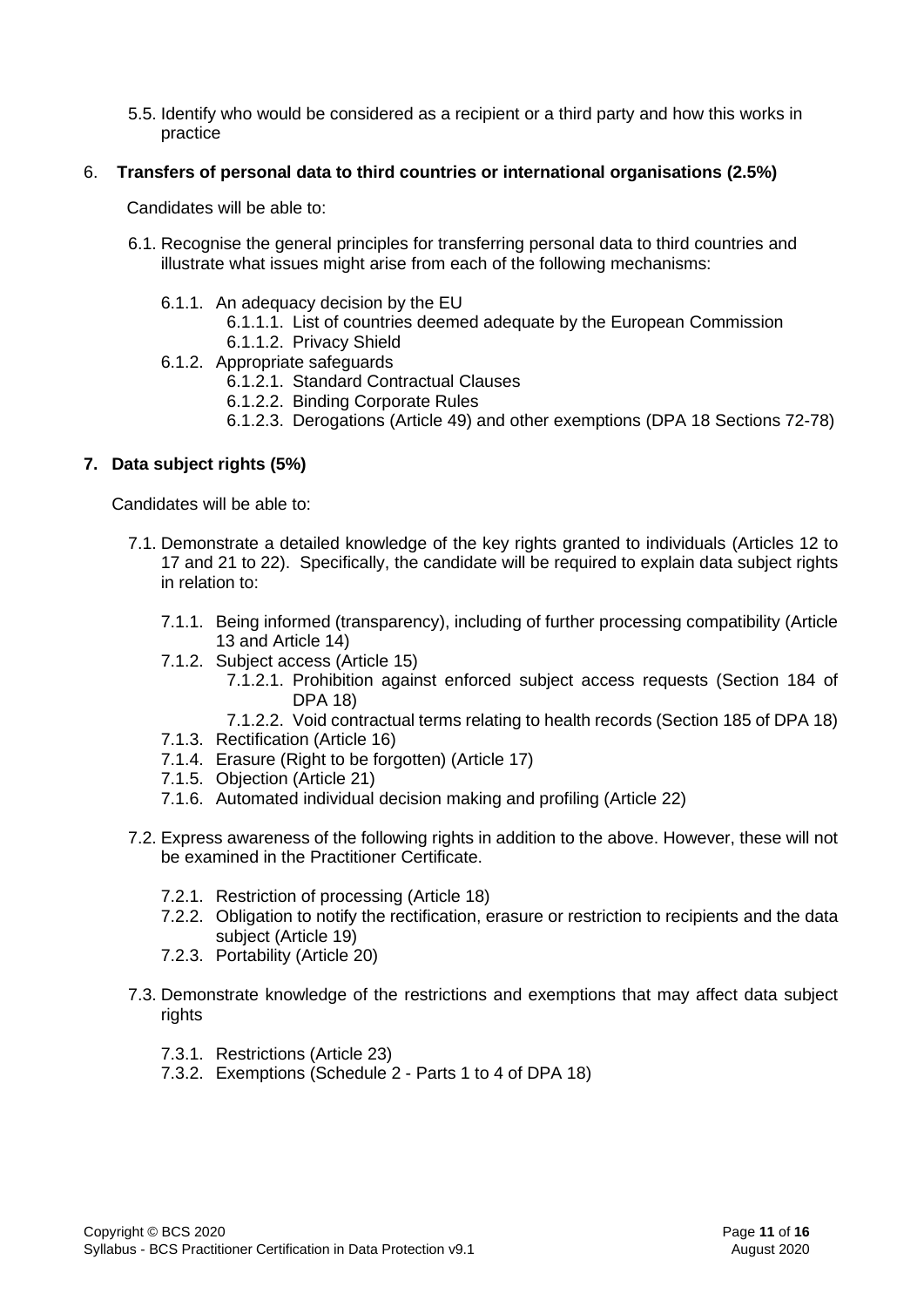### **8. The role of supervisory authorities (SAs) (7.5%)**

Candidates will be able to:

- 8.1. Explain the role and importance of supervisory authorities
	- 8.1.1. Independence
	- 8.1.2. Competence and powers (Article 58 (1) & 58 (2))
	- 8.1.3. Co-operation with other supervisory authorities (Articles 60 to 62)
	- 8.1.4. Consistency
	- 8.1.5. Review of DPIAs in cases of unmitigated high risk (Article 35 & 36)
- 8.2. Explain the Role of the Information Commissioner's Office (ICO) as the UK SA
	- 8.2.1. As a regulator
		- 8.2.1.1. Investigation and correction (Article 58)
		- 8.2.1.2. Enforcement of regulations
		- 8.2.1.3. Data protection audits by the supervisory authority
	- 8.2.2. As a body that creates guidance and codes of practice
	- 8.2.3. In co-operation with other supervisory authorities
	- 8.2.4. Driving forward good privacy practice in their own jurisdictions and also internationally
	- 8.2.5. Promotion of approved privacy seals, certification schemes and availability of commonly used standards
	- 8.2.6. Advice and reporting to Parliament, the UK Government and other bodies
- 8.3. Describe the Role of the European Data Protection Board (EDPB) (Articles 64, 65 & 70)

**NB** Candidates are expected to have knowledge of the Role of the EDPB however they will not be expected to list the individual tasks in Article 70.

#### 9. **Breaches, Enforcement and Liability (12.5%)**

- 9.1. Explain what constitutes a personal data breach
- 9.2. Explain when the obligation arises to report breaches of personal data (Articles 33 & 34)
	- 9.2.1. To the supervisory authority
	- 9.2.2. Data subject
	- 9.2.3. Overlap with the NIS Directive in relation to breach reporting
- 9.3. Explain how a data protection complaint arises (Article 57 (1)(f))
- 9.4. Describe the sanctions that could be imposed as a result of a personal data breach or data protection complaint:
	- 9.4.1. Information notices and assessments
	- 9.4.2. Undertakings
	- 9.4.3. Enforcement notices (Section 149 DPA 18)
	- 9.4.4. Administrative fines and their levels (Article 83 and 84)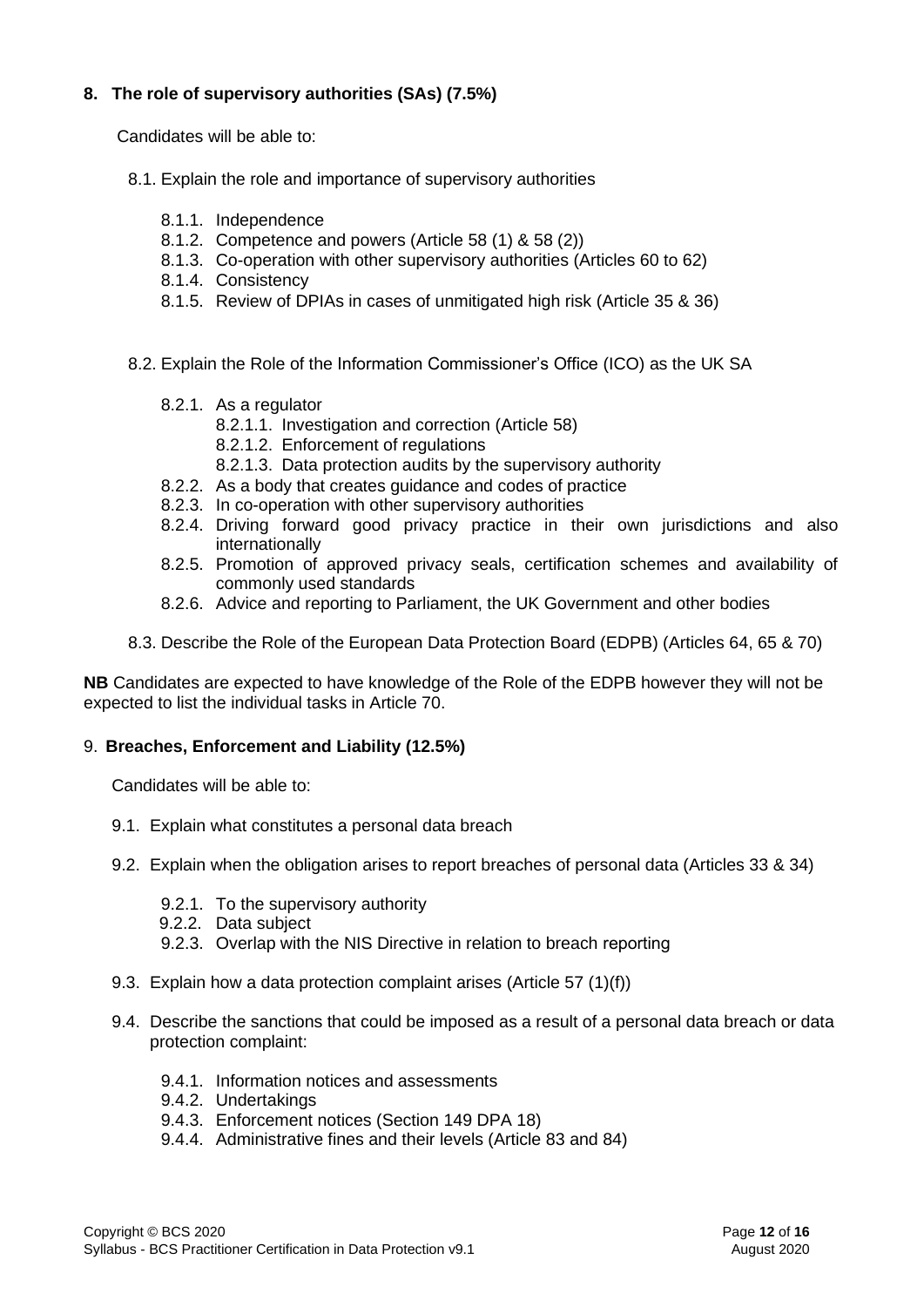- 9.4.4.1. Tier 1 fines (upto 2% or 10 million euros)
- 9.4.4.2. Tier 2 fines (upto 4% or 20 million euros)
- 9.4.4.3. Availability of multiple tiers of fines
- 9.5. Describe the following liabilities:
	- 9.5.1. Compensation towards the data subject
	- 9.5.2. Liability between controller and processor
	- 9.5.3. Awareness of the existence of criminal liability regarding breaches under:
		- 9.5.3.1. Data Protection Act 2018 (Sections 170 to 173)
		- 9.5.3.2. Computer Misuse Act (Sections, 1, 2, 3A and 3ZA)
- 9.6. Identify the role of tribunal and judicial courts
	- 9.6.1. Appeals against decisions of the ISA
	- 9.6.2. Adjudication and enforcement of legal claims for data protection breaches

### 10. **Processing of personal data in relation to children (2.5%)**

Candidates will be able to:

- 10.1. Explain how data protection legislation applies to children:
	- 10.1.1.Explain the differences between the definitions of "child" within the GDPR (Article 8) and DPA 18 (Section 9)
	- 10.1.2.Explain the concept of erasure (and the right to be forgotten) where it relates to children
	- 10.1.3.Explain what Information Society Services means
		- 10.1.3.1. Age Appropriate Design Code (as published by the ICO under Section 123) (Scope and awareness of principles)

### **11. Specific provisions in data protection legislation of particular relevance to public authorities (7.5%)**

Candidates will be able to:

- 11.1. Define the meanings of public authority and public body and how it relates to both DPA 18 and the GDPR (Section 7 of DPA 18)
	- 11.1.1. Lawful basis public interest task (Article 6 (1)(e))
	- 11.1.2. Interplay between availability of legitimate interests (Article 6 (1)(f) and Section 7 (2))
- 11.2. Explain the provisions relating to Data Protection Officers (DPOs) for public authorities
	- 11.2.1. Mandatory requirement to appoint a DPO (Article 37 (1)(a))
- 11.3. Explain awareness of the existence of the exemptions for health social work and education (Schedule 3, DPA 18)

11.3.1. Health data 11.3.2.Social work data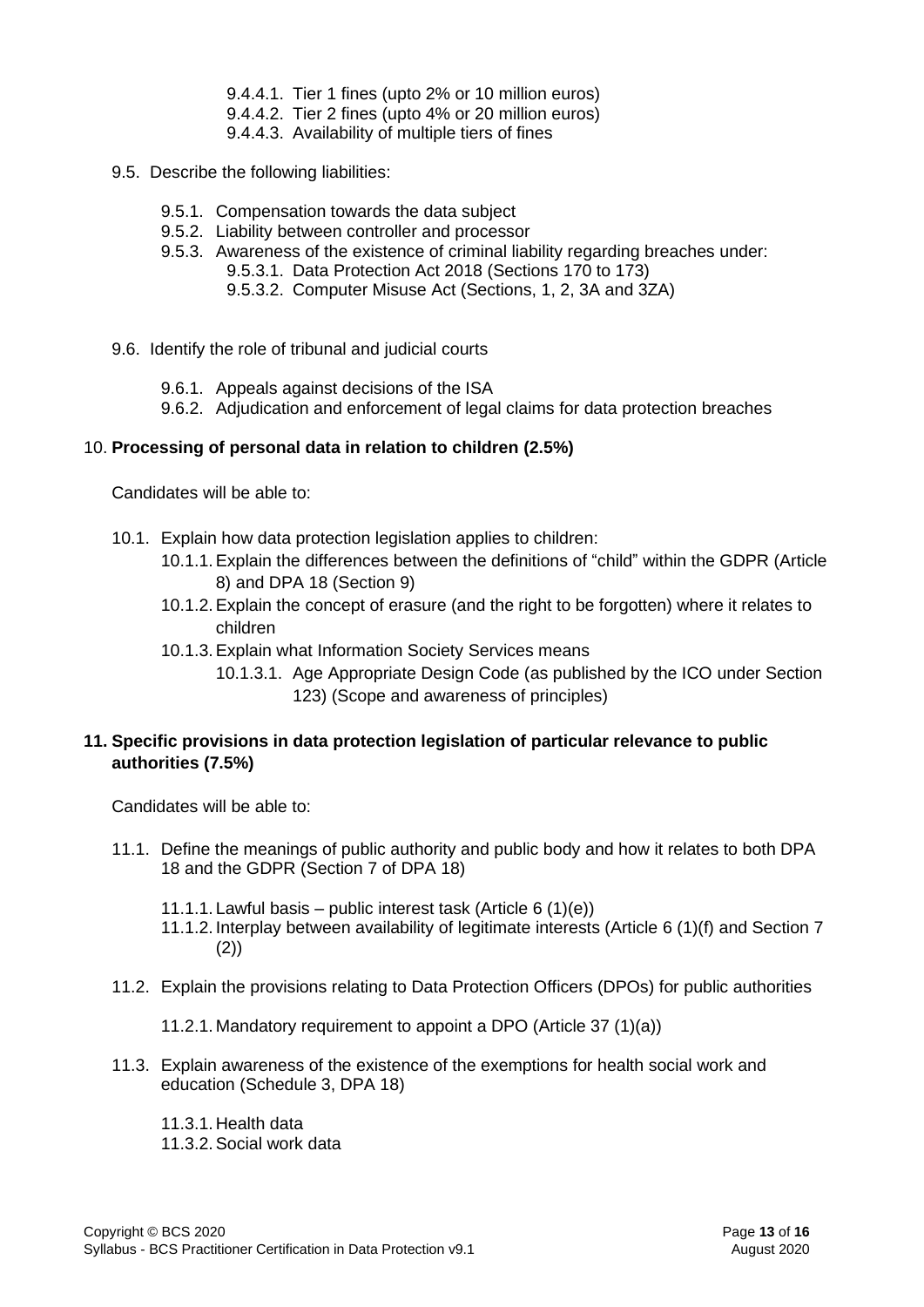11.3.3.Education data, examination scripts and marks

11.3.4. Child abuse data

**NB** Candidates are expected to have an awareness of the existence of the exemptions but they will not be expected to list or detail the individual exemptions in Schedule 3

### **12. Privacy and Electronic Communications (EC Directive) Regulations (PECR) 2003 (5%)**

Candidates will be able to:

- 12.1. Explain the relationship between PECR and the GDPR, including PECR's:
	- 12.1.1. Objective and broad scope (email, phone, SMS, in-app messaging, push notifications)
	- 12.1.2.Provisions relating to electronic marketing communications (excluding fax)
	- 12.1.3. Role of the ICO in relation to PECR
		- 12.1.3.1. Investigating complaints
			- 12.1.3.2. Issuing codes of practice
- 12.2. Explain the current status of PECR and the likely future development of this legislation
	- 12.2.1. Timeline of draft e-Privacy directive
	- 12.2.2.Key concepts under draft e-Privacy directive
		- 12.2.2.1. Consent
		- 12.2.2.2. Online tracking and digital technologies
	- 12.2.3.Application of draft e-Privacy directive in the U.K.

### **13. Application of data protection legislation in key areas of industry (10%)**

- 13.1. Recognise the data protection implications of the Employment Practices Code
- 13.2. Describe how the use of CCTV (Data Protection Code of Practice for surveillance cameras and personal information) is governed by data protection law
- 13.3. Identify how the use of cookies and digital technologies is governed by data protection law
- 13.4. Explain how data sharing practices are governed by data protection law
- 13.5. Explain the exemptions for journalism and freedom of expression under data protection law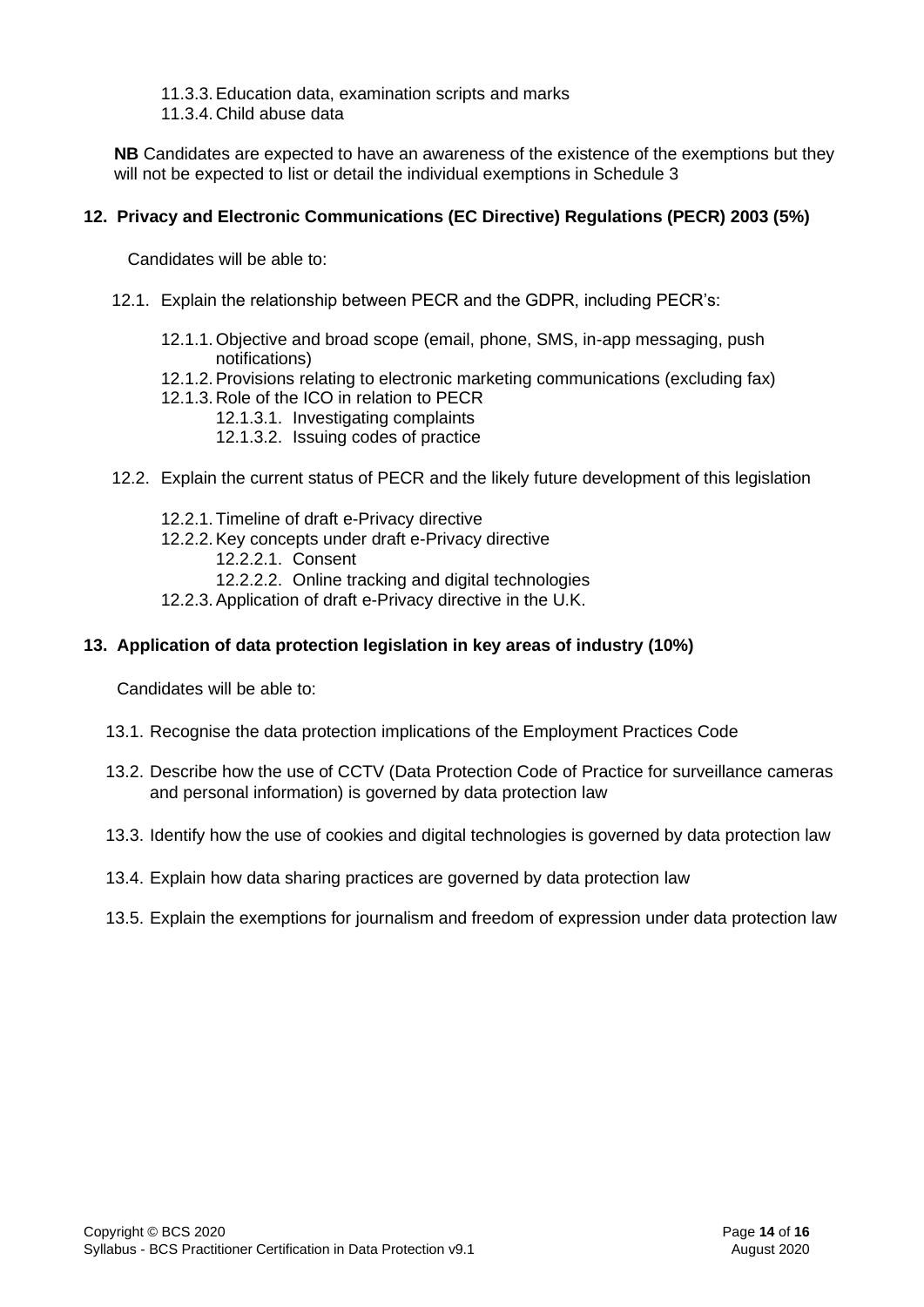# <span id="page-14-0"></span>**Recommended Reading List**

**IMPORTANT:** Legislation, codes of conduct and guidance are subject to change. Candidates should ensure they are referring to the most up to date version.

**Legislation** (can be found at [www.legislation.gov.uk\)](http://www.legislation.gov.uk/)

UK Data Protection Act 2018 [http://www.legislation.gov.uk/ukpga/2018/12/pdfs/ukpga\\_20180012\\_en.pdf](http://www.legislation.gov.uk/ukpga/2018/12/pdfs/ukpga_20180012_en.pdf)

Privacy and Electronic Communications (EC Directive) Regulations 2003 <http://www.legislation.gov.uk/uksi/2003/2426/contents/made>

EU Regulation 679 General Data Protection Regulation [\(http://ec.europa.eu/transparency/regdoc/rep/1/2016/EN/COM-2016-679-F1-EN-MAIN.PDF\)](http://ec.europa.eu/transparency/regdoc/rep/1/2016/EN/COM-2016-679-F1-EN-MAIN.PDF)

### **Other background material**

U.K. ICO Guide to Data Protection (GDPR) [https://ico.org.uk/for-organisations/guide-to-data-protection/guide-to-the-general-data-protection](https://ico.org.uk/for-organisations/guide-to-data-protection/guide-to-the-general-data-protection-regulation-gdpr/)[regulation-gdpr/](https://ico.org.uk/for-organisations/guide-to-data-protection/guide-to-the-general-data-protection-regulation-gdpr/)

U.K. ICO Guide to Data Sharing (Draft) (Pages 16 to 30, 51) [https://ico.org.uk/media/about-the-ico/consultations/2615361/data-sharing-code-for-public](https://ico.org.uk/media/about-the-ico/consultations/2615361/data-sharing-code-for-public-consultation.pdf)[consultation.pdf](https://ico.org.uk/media/about-the-ico/consultations/2615361/data-sharing-code-for-public-consultation.pdf)

U.K. ICO Employment Practices Code https://ico.org.uk/media/for-organisations/documents/1064/the\_employment\_practices\_code.pdf

U.K. ICO CCTV Code of Practice (Data Protection Code of Practice for surveillance cameras and personal information) <https://ico.org.uk/media/for-organisations/documents/1542/cctv-code-of-practice.pdf>

U.K. ICO Guide to the Privacy and Electronic Communications (EC Directive) Regulations (PECR) <https://ico.org.uk/for-organisations/guide-to-pecr/>

U.K. ICO Code of Practice on Direct Marketing (Draft code for consultation) (Pages 1 to 40) [https://ico.org.uk/media/about-the-ico/consultations/2616882/direct-marketing-code-draft](https://ico.org.uk/media/about-the-ico/consultations/2616882/direct-marketing-code-draft-guidance.pdf)[guidance.pdf](https://ico.org.uk/media/about-the-ico/consultations/2616882/direct-marketing-code-draft-guidance.pdf)

European Data Protection Board (EDPB) (Various guidance notes on GDPR) [https://edpb.europa.eu/edpb\\_en](https://edpb.europa.eu/edpb_en)

U.K. ICO update report on adtech and real time bidding <https://ico.org.uk/about-the-ico/what-we-do/tech-and-innovation/our-work-on-adtech/>